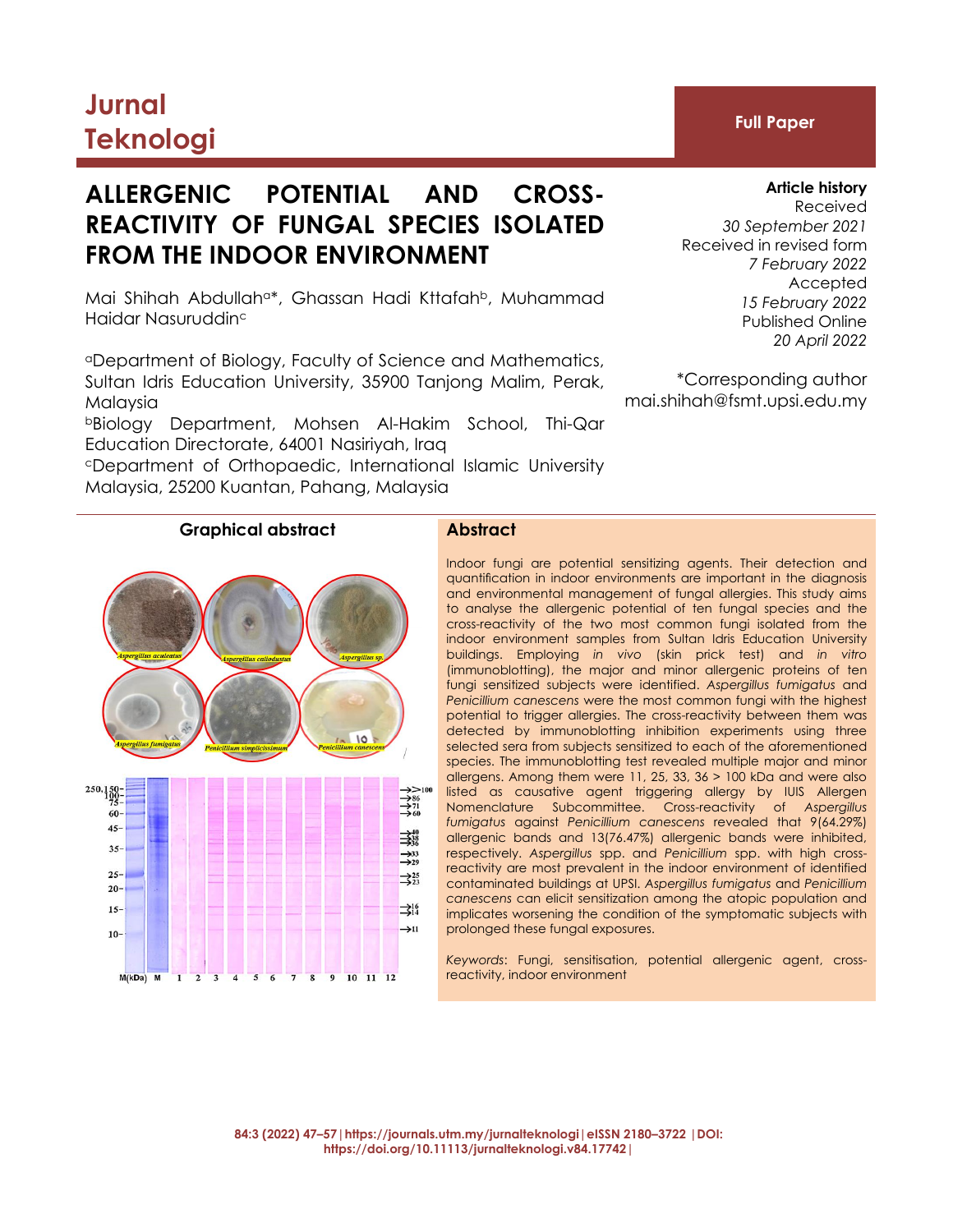### **Abstrak**

Fungi dalaman berpotensi sebagai agen sensitisasi. Pengesanan dan pengkuantitatifan dalam persekitaran dalaman penting dalam mengdiagnosis dan pengurusan persekitaran alergi fungi. Kajian ini bertujuan untuk menganalisis potensi alergenik sepuluh spesies fungi dan reaktiviti-silang dua fungi yang kerap diisolasi daripada sampel persekitaran bangunan di Universiti Pendidikan Sultan Idris. Pengujian *in vivo* (Ujian cucuk kulit) dan *in vitro* (imunopemblotan) digunakan untuk mengenal pasti protein alergenik major dan minor sepuluh subjek yang tersensitisasi fungi. *Aspergillus fumigatus* dan *Penicillium canescens* adalah fungi yang paling kerap ditemui dengan potensi tertinggi bagi mencetus alergi. Ujian reaktiviti-silang antara keduaduanya telah dikesan menggunakan tiga sera terpilih daripada subjek yang alergik kepada dua fungi tersebut untuk diuji dalam eksperimen imunopemblotan inhibisi. Ujian imunopemblot mempamerkan beberapa alergen major dan minor. Antaranya ialah 11, 25, 33, 36 > 100 kDa yang turut tersenarai sebagi agen yang mencetuskan alergi oleh *IUIS Allergen Nomenclature Subcommittee*. Reaktiviti-silang *Aspergillus fumigatus* terhadap *Penicillium canescens* menunjukkan jalur alergenik yang terinhibisi masing-masing pada 9(64.29%) dan 13(76.47%). *Aspergillus* spp. dan *Penicillium* spp. dengan reaktiviti-silang yang paling tinggi ini turut menunjukkan prevalens yang tertinggi dalam persekitaran dalaman bangunan yang telah dikenal pasti sebagai tercemar di UPSI. *Aspergillus fumigatus* dan *Penicillium canescens* boleh mencetuskan pensensitifan dalam kalangan populasi atopik dan menyebabkan keadaan yang lebih terok terhadap subjek yang bersimptom dengan pendedahan yang berpanjangan terhadap fungi ini.

*Kata kunci*: Fungi, sensitisasi, agen potensi alergenik, reaktiviti-silang, persekitaran dalam

© 2022 Penerbit UTM Press. All rights reserved

# **1.0 INTRODUCTION**

The detection and quantification of potential sensitizing of indoor fungi are important in the diagnosis and environmental management of fungal allergies. Airborne fungi allergens have been implicated as one of the main causes of allergic respiratory problems in temperate countries [1]. Exposure and sensitisation to fungal allergens can promote the development and worsen allergic diseases [2].

The allergic manifestations induced by fungi are more widely recognized and include asthma, rhinitis, allergic sinusitis, allergic bronchopulmonary mycoses and hypersensitivity pneumonitis [3]. The study of the allergenic protein components of mold may provide valuable clues for understanding that particular fungi species activate the innate immune system and enhance lung inflammation induced by unrelated allergens such as grass pollen [4]. Allergens are molecular markers contributing to improving diagnostic decisions by prediction of cross-reactivity and developing more robust detection tools to assess exposure allergen levels. Correctly assessing the exposure to aeroallergens in the environment is of major importance for predicting the risk of respiratory symptoms in an atopic population and informing the

implementation of appropriate public health measures [5].

At least 590,214 of the Malaysian population (1.93%) is affected by a severe fungal infection annually, and this problem is severe enough to warrant further epidemiological studies to estimate the burden of human fungal infections in Malaysia [6]. According to the Occupational Health and Safety Act, the health and safety of workers must be ensured, and protecting them from mould in workplace buildings is necessary [7]. At the Sultan Idris Education University (UPSI), it was observed that fungal growth loaded the ducts of the central cooling system. Besides, fungal growth was also detected mainly in the corners and on furniture, this situation may likely cause allergies amongst the occupants of the building. The occupants with allergies could be suffering due to exposure to fungal spores in their office, lecturer's rooms, tutorial room, or laboratories, where they stayed for at least 40 hours weekly.

As a consequence of colonization, the fungal allergy plays a vital role in the exacerbation of asthma and allergic rhinitis, particularly among the employers in the specific study area, which eventually also contributes to the reduction of productivity by increasing sickness. Based on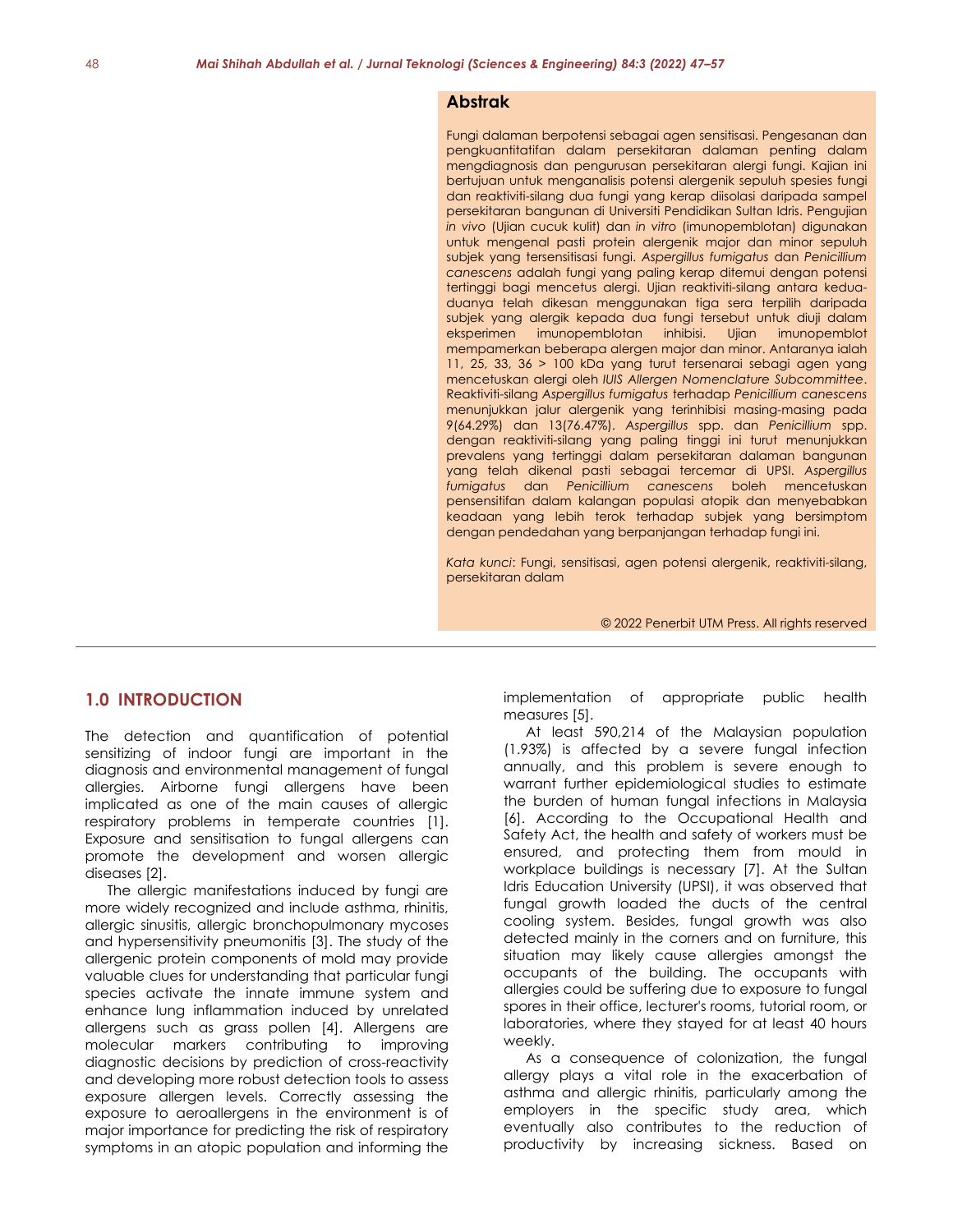enormous reports on severe health effects caused by prolonged exposure to indoor pollution, therefore, this study focuses on examining different types of indoor dust samples as surrogates of airborne inhalation exposure to assess the health effects of indoor fungi.

# **2.0 METHODOLOGY**

#### **Sample Collection**

In the previous study, 10 most prevalent fungi species were isolated from 51 dust samples collected from the indoor environments i.e., offices, laboratories, and lecturers' rooms of the three academic blocks at UPSI's Sultan Azlan Shah Campus. Isolates were then identified by subculturing. Each isolated fungus was examined microscopically and sent for identification by using molecular method 18S rRNA via PCR at the Malaysian Agricultural Research and Development Institute (MARDI-UPM) [8].

#### **Fungi Cultivation and Incubation Condition**

Potato dextrose agar served as a medium for the isolates to grow. The isolates were incubated at room temperature (25°C) for 48-72 hours and were evaluated based on the morphological colony and microscopic study following the growth of fungi (Figure 1).



**Figure 1** Samples of cultured fungi

Several hyphae were transferred to an Erlenmeyer flask containing 250 mL of Sabouraud glucose infused with chloramphenicol to obtain protein. The culture was mass-produced under the sterile condition and shaking (150 rpm) at 25°C for 12-14 days to get the maximum growth fungal biomass.

## **Fungus Colonies Separation and Cell Disruption**

By using Wattman paper, number 1, and Buchner funnels in a fully sterile state, fungus colonies were separated from the medium and washed with three stages of sterile PBS [9]. Cells disruptions were performed using all below three methods: a freezetow, Bead beating and Sonication.

#### **Fungi Crude Extracts Preparation**

The crude extracts were extracted from the intact cells after cell disruption, and the remaining cell walls were centrifuged for 30 minutes at 4°C at 14,000 rpm. A sterile syringe filter (0.2) µm for solution sterilization bacteria removal were used for protein filtration and separation. The extracts were then lyophilized for one night using a freezer dryer. The lyophilized extracts were stored at -20°C until they were used [10]. The protein concentration of each extract was determined using the Bradford Reagent Kit (Biorad, CA, USA), following the manufacturer's instructions

#### **Sodium Dodecyl Sulfate-Polyacrylamide Gel Electrophoresis (SDS-PAGE)**

SDS-PAGE was carried out with a gel containing 11% polyacrylamide separating gel and stacking gel of 4%. The samples were prepared by getting 5 mg of extracted fungi samples resolved in 50 μL of deionized water and vortexes. The samples were then treated with 5% 2-mercaptoethanol in a Laemmli sample buffer (BioRad, USA) in various ratios such as 1:1 and 1:2 (volume/volume) and heated to 97ºC for 5 minutes before electrophoresis. Along with the samples, the Precision plus protein standards (BioRad, USA) were used as a reference.

#### **Skin Prick Test and Sera Collection**

To diagnose an atopy population, a skin prick test was done to obtain a positive SPT reaction to at least one of the ten allergens (diameter >3 mm more than negative control) and the subject sensitized to fungi was determined using six fungal allergens following the recommendations of the European Academy of Allergy and Clinical Immunology [11]. There was a total of 225 subjects made up of students, lecturers, and supporting staff undergoing SPT to common aeroallergens for evaluation of allergy by two allergists. The study was approved by the Ethical Committee of Sultan Idris Education University (Code: 2019-005-01). The emergency kit and transportation were provided by UPSI Medical Centre. Venous blood was collected from subjects showing markedly positive skin reactions (≥2+) to different antigenic extracts as recommended by Twaroah *et al*. [12]. Blood was allowed to clot for 1 hour at room temperature. Sera were separated and centrifuged at 2000 g for 5 minutes for sedimentation of erythrocytes. The sera obtained were stored at -20°C for immunoassay. Besides ten sera samples from the fungi sensitized respondents, non-allergenic sample sera were also collected from healthy volunteers and treated as control.

#### **Detection of IgE-Binding Proteins**

Immunoblotting protocol adapted from protocol by [13] was carried out by using fungi extracts to identify the major and minor allergenic proteins of sera from 10 fungi sensitized subjects identified from the SPT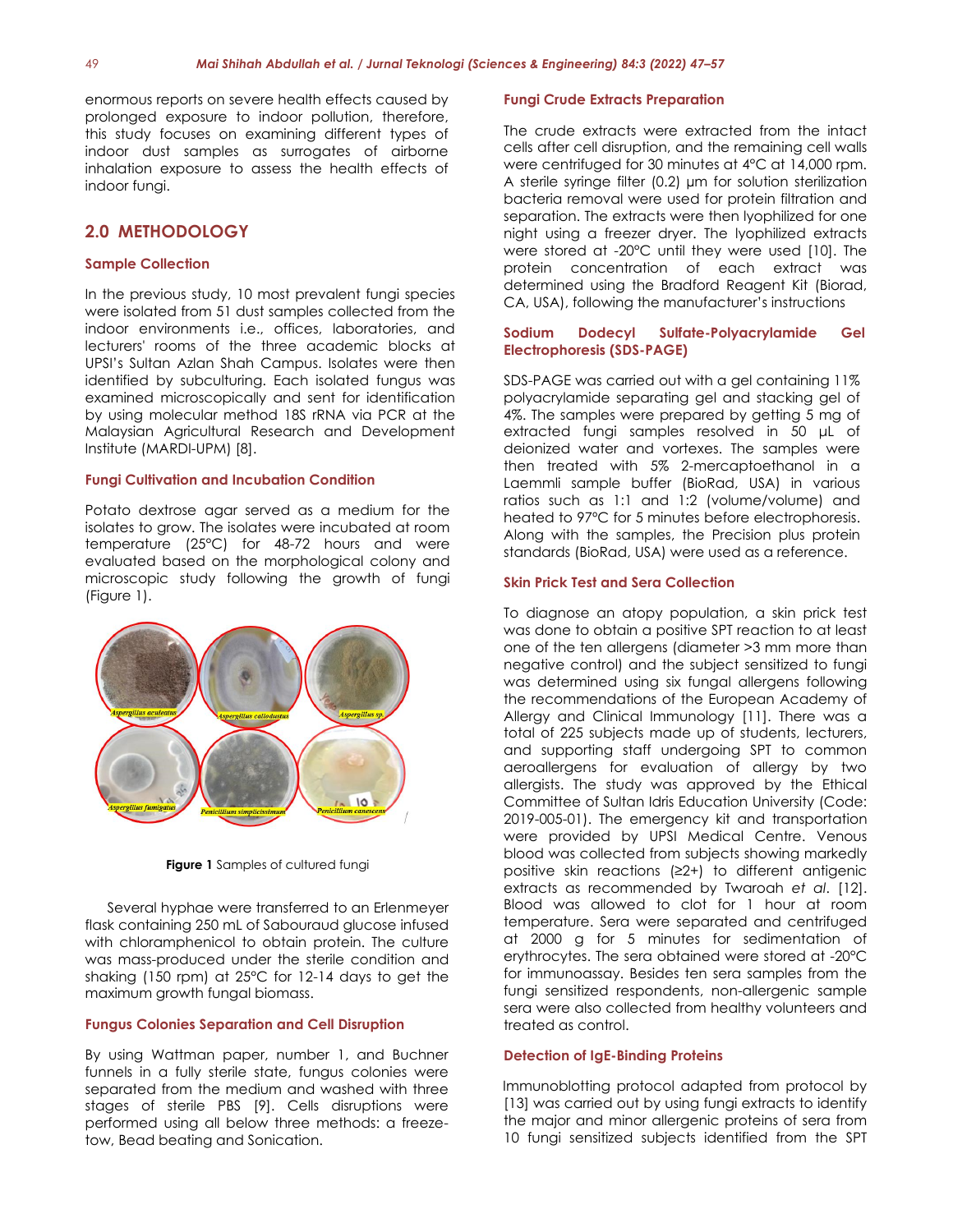procedure. The separated proteins of fungi extracts were electrophoretically transferred from unstained SDS-PAGE gel to a 0.45 mm pore size nitrocellulose membrane using a Mini Trans-Blot System (BioRad, USA). The unstained protein bands in the SDS-PAGE gel were electrophoretically transferred to a 0.45μm nitrocellulose at 100 V for 70 minutes. After that, Ponceau S (Sigma, USA) was used to stain the membrane for a minute. Next, the membrane was cut to strips with approximately 3mm width. Trisbuffered saline (TBS) containing 0.05% Tween 20 (TTBS) was used to wash the membrane and blocked in a blocking solution of 10% non-fat milk in TBS for 2 hours. With the patient's sera (diluted 1:5 in the block buffer) as the primary antibody under constant mixing at 50 rpm, the strips were incubated overnight at 4°C. The strips were then probed with diluted biotinylated goat-antihuman IgE (KPL, USA) for 30 minutes at ambient temperature after being washed in TTBS, as the secondary antibody in the blocking buffer with the ratio of 1:1000. The strips were incubated in diluted streptavidin-conjugated alkaline phosphatase (BioRad, USA) in a ratio of 1:5000 in TBS for half an hour at room temperature, to detect the IgE-binding protein. The procedure was followed by incubating the strips in the alkaline phosphatase conjugate substrate kit (BioRad, USA) for 15 minutes. The reactions were terminated by washing the strips in distilled water for 10 minutes. In this experiment, the blank being used was a strip without a serum sample, and the negative control of this experiment was the sera from non-allergic individuals.

# **3.0 RESULTS AND DISCUSSION**

### **Immunoblotting of** *Penicillium* **spp.**

In this study, the allergenic potential of the crude *P. simplicissimum* in individuals with serum from ten subjects with the positive fungal allergen in SPT was evaluated. Eight multiple allergenic bands were identified, and in three of them, reactivity was ≤40% (minor allergenic bands 17, 19, 36 kDa) in sera from subjects, whereas five of them reactivity was ≤50% (major allergenic bands 11, 25, 46, 85, >100 kDa) (Table 1, Figure 2).

**Table 1** The Frequency of Specific-IgE Binding Proteins in Immunoblotting of *Penicillium simplicissimum* Using Sera from 10 Fungal Allergic Subjects

| Molecular<br>weights |    | Sera Identification<br><b>Number</b> |            |            |            | Frequency of<br>presence $(\%)$ |    |            |                    |       |
|----------------------|----|--------------------------------------|------------|------------|------------|---------------------------------|----|------------|--------------------|-------|
| (kDa)                | 1  |                                      |            |            |            |                                 |    |            | 2 3 4 5 6 7 8 9 10 |       |
| 11 kDa               |    |                                      |            |            |            |                                 |    |            |                    | $50*$ |
| 17 kDa               |    |                                      | $\sqrt{ }$ | $\sqrt{ }$ |            |                                 |    |            |                    | 40    |
| 19 kDa               |    | N                                    | N          |            |            |                                 |    |            |                    | 40    |
| $25$ kDa             |    |                                      |            |            |            |                                 |    | $\sim$     |                    | 80*   |
| 36 kDa               |    |                                      |            |            |            | N                               |    |            |                    | 20    |
| 46 kDa               |    |                                      |            |            | $\sqrt{ }$ |                                 |    | $\sqrt{ }$ |                    | $80*$ |
| 85 kDa               |    |                                      |            |            |            |                                 |    | N          |                    | $80*$ |
| >100 kDa             | ٦Ι |                                      |            |            |            |                                 | ٦l | V          | V                  | 80*   |

\* Major allergens



**Figure 2** Immunoblotting result of *Penicillium simplicissimum* Using Sera from 10 fungal allergic subjects (Lanes 3 to 12). Lane M (kDa): Molecular Mass Marker in Kilo Dalton (kDa); Lane M Protein Profile of *Penicillium simplicissimum*; Lane 1: blank; Lane 2: immunoblot using a negative control serum. Arrows indicate the major allergens of *Penicillium simplicissimum*

In this study *Penicillium canescens* showed several major allergenic bands (11, 14, 16, 23, 25, 29, 33, 36, 38, 40, 60, 71, 86, >100 kDa) and some minor allergenic protein (41, 50, 55 kDa) (Table 2) (Figure 3).

**Table 2** The Frequency of Specific-IgE Binding Proteins In Immunoblotting of *Penicillium canescens* Using Sera from 10 Fungal Allergic Subjects

| <b>Molecular</b><br>weights | Sera Identification<br><b>Number</b> |    | Frequency of<br>presence $(\%)$ |
|-----------------------------|--------------------------------------|----|---------------------------------|
| (KDa)                       | 123456789                            | 10 |                                 |
| 11 kDa                      |                                      | N  | 30                              |
| 14 kDa                      | ิง√                                  | N  | 40                              |
| 15 kDa                      | <b>11111111</b>                      |    | 70*                             |
| 20 kDa                      | くくくくくく                               |    | 70*                             |
| 25 kDa                      | $\sqrt{ }$<br>VV                     |    | 40                              |
| $28$ kDa                    | VV<br>VVV                            |    | $50*$                           |
| 30 kDa                      | $\sqrt{\sqrt{2}}$                    |    | 40                              |
| 33 kDa                      |                                      |    | 20                              |
| 38 kDa                      | $\sqrt{ }$                           |    | 20                              |
| 44 kDa                      | $\sqrt{\sqrt{2}}$                    | V  | 70*                             |
| $55$ kDa                    | $\sqrt{\sqrt{2}}$<br>VVV             |    | $50*$                           |
| 67 kDa                      | V                                    | V  | 20                              |
| 73 kDa                      |                                      |    | 60*                             |
| *Major allergens            |                                      |    |                                 |



**Figure 3** Immunoblotting result of *Penicillium canescens* using sera from 10 fungal allergic subjects (Lanes 3 to 12). Lane M (kDa): Molecular mass marker in Kilo Dalton (kDa); Lane M Protein Profile of *Penicillium canescens*; Lane 1: blank; Lane 2: immunoblot using a negative control serum. Arrows indicate the major allergens of *Penicillium canescens*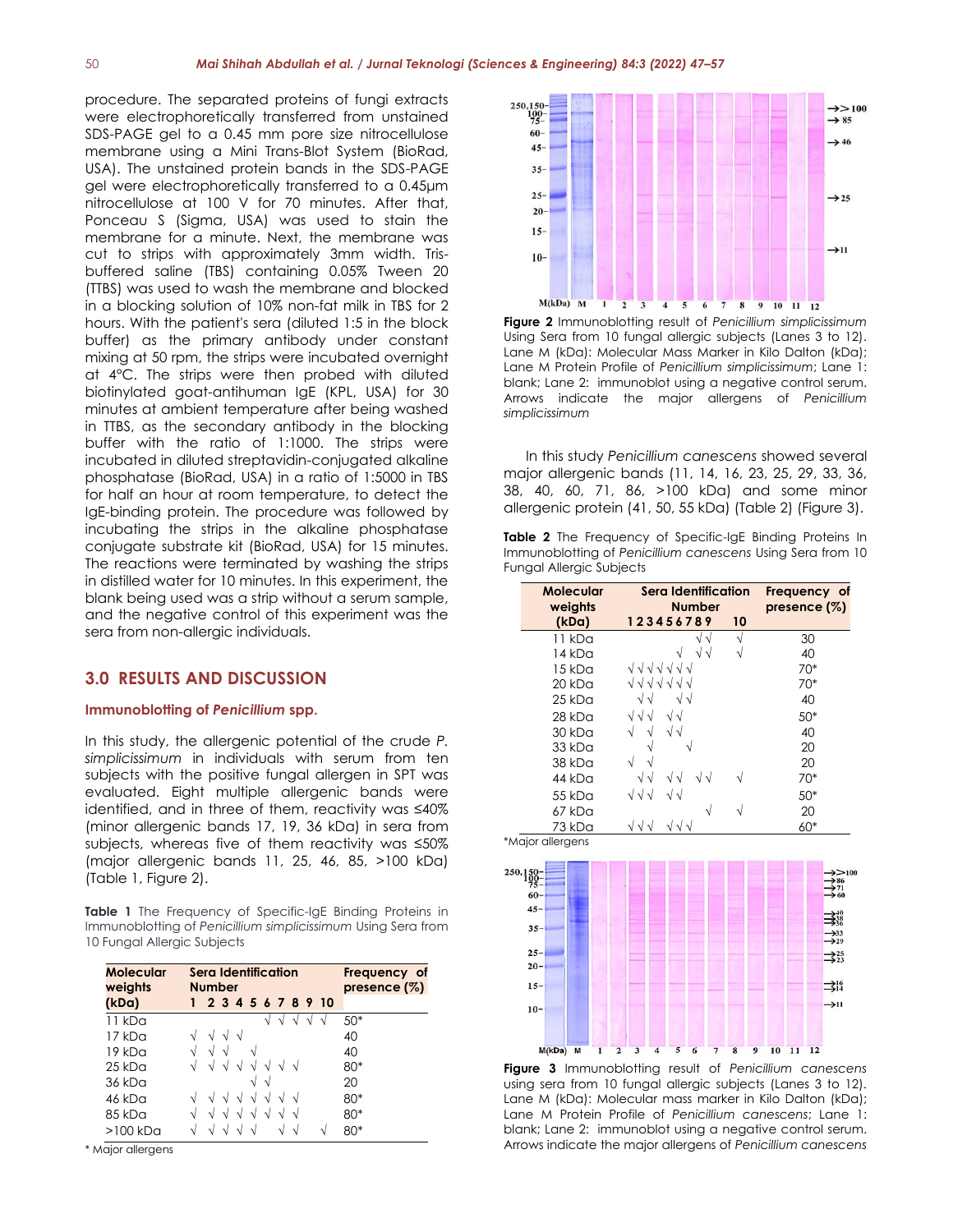According to WHO/IUIS Allergen Nomenclature Sub-Committee 11, 16, 33, 36, 40 kDa allergenic protein band was identified as a major allergen for *P.crustosum*, *P. brevicompactum*, *P. citrinum, P. chrysogenum* respectively [14], [15]. 86 kDa was also reported and listed as a major allergen from the yeast *Malassezia sympodialis* [16]. Allergens similarity between *Penicillium* spp. in this study and other listed allergens by IUIS lead to the understanding of the hazards of exposure to this particular type of fungal species especially in an indoor environment at UPSI.

#### **Immunoblotting of** *Aspergillus* **spp***.*

Immunoblotting test to *Asp. aculeatus* revealed six major allergens (25, 26, 34, 36, 48, >100) and two minor allergens (33, 40 kDa) (Table 3, Figure 4).

**Table 3** The Frequency of Specific-IgE Binding Proteins In Immunoblotting of *Aspergillus aculeatus* Using Sera from 10 Fungal Allergic Subjects

| <b>Molecular</b> Sera Identification Number<br>weight |           |                |   |            |   | Frequency of<br>presence (%) |   |   |   |    |        |
|-------------------------------------------------------|-----------|----------------|---|------------|---|------------------------------|---|---|---|----|--------|
| (kDa)                                                 | 1         | $\overline{2}$ | 3 | 4          | 5 | 6                            | 7 | 8 | 9 | 10 |        |
| 11 kDa                                                | V         | V              | V | $\sqrt{ }$ | V | N                            | V |   | V | V  | 90*    |
| 14 kDa                                                | V         | V              | V | V          | V | V                            |   |   |   |    | 90*    |
| 16 kDa                                                | V         | V              | V | V          |   |                              |   |   |   |    | $100*$ |
| 23 kDa                                                | V         | V              | V | V          |   | N                            |   |   |   |    | 80*    |
| 25 kDa                                                | V         | V              | V | V          |   |                              | N |   |   |    | $100*$ |
| 29 kDa                                                | V         | V              |   | V          |   |                              |   |   |   |    | 90*    |
| 33 kDa                                                | V         | V              | V | V          | V | V                            | V | V | N |    | $100*$ |
| 36 kDa                                                | $\sqrt{}$ | V              | V | V          | V | V                            | V | V | N |    | $100*$ |
| 38 kDa                                                | V         | V              | V | V          | V |                              |   |   |   |    | $100*$ |
| 40 kDa                                                | $\sqrt{}$ | V              | V | V          | V |                              |   |   |   |    | $100*$ |
| 41 kDa                                                | $\sqrt{}$ | V              | V |            |   |                              |   |   |   |    | 40     |
| 50 kDa                                                | V         | V              |   |            |   |                              |   |   |   |    | 40     |
| 55 kDa                                                | V         | V              |   |            |   |                              |   |   |   |    | 40     |
| 60 kDa                                                | $\sqrt{}$ | V              | V | ν          |   |                              |   |   |   |    | 60*    |
| 71 kDa                                                | V         | V              | V | V          |   |                              | V |   |   |    | 80*    |
| 86 kDa                                                | V         |                |   | V          |   |                              |   |   |   |    | $100*$ |
| >100 kDa                                              |           |                |   |            |   |                              |   |   |   |    | $100*$ |

\* Major allergens



**Figure 4** Immunoblotting result of *Aspergillus aculeatus* using sera from 10 fungal allergic subjects (Lanes 3 to 12). Lane M (kDa): is a molecular mass marker in kilodalton (kDa); Lane M is a protein profile of *Aspergillus aculeatus*; Lane 1 Is Blank; Lane 2 is an immunoblot using a negative control serum. Arrows indicate the major allergens of *Aspergillus aculeatus*

To this date, there is no specific study on the allergenicity of *Aspergillus aculeatus*. The 34 kDa allergenic protein in *Asp. aculeatus* compared to other *Aspergillus* species studied by other researchers were identified as Asp f l 13 in *Aspergillus flavus*, in *Asp. fumigatus* and other *Aspergillus species* (Asp f 9, Asp f10 Aspartate protease in *Asp. fumigatus*), (Asp n 18 –Vacuolar serine protease) in *Asp. niger* and *Asp. fumigatus* (Table 4).

| <b>Table 4</b> List of Asp. fumigatus allergenic proteins listed by IUIS |
|--------------------------------------------------------------------------|
| Allergen Nomenclature Sub-Committee                                      |

| Species   |       | <b>MW Allergens</b> | <b>Biochemical</b> | Reference |
|-----------|-------|---------------------|--------------------|-----------|
|           | (kDa) |                     | name               |           |
| Asp.      | 11    | Asp f 8             | Ribosomal protein  | [17]      |
| fumigatus |       |                     | P <sub>2</sub>     |           |
|           | 12    | Asp f 7             |                    | [16]      |
|           | 13    | Asp f 13            | Alkaline<br>serine | [18]      |
|           |       |                     | protease           |           |
|           | 19    | Asp f 3             | Peroxysomal        | [19]      |
|           |       |                     | protein            |           |
|           | 30    | Asp f 4             |                    | [20]      |
|           | 34    | Asp f 9             | Aspartate          | [16]      |
|           |       | Asp f10             | protease           |           |
|           | 37    | Asp f 2             |                    | [21]      |
|           | 40    | Asp f 5             | Metalloprotease    | [16]      |

ــ = no Biochemical name listed

The same band also is identified as Asp o 13- Alkaline serine protease in *Aspergillus oryzae* [17], [18]. 40 kDa allergen is also listed as Asp f 5- Metalloprotease in *Asp. fumigatus*. The allergenic protein of >100 kDa was listed as Asp n 14 Betaxylosidase in *Asp. niger and Asp. aculeatus.*  Therefore, all these identified allergenic proteins could raise the possibility of sensitisation among the UPSI community.

Immunoblotting study on *Aspergillus caliodustus* with 60% prevalence in indoor dust revealed major allergens (15, 20, 28, 44, 55, 73 kDa) and minor allergens (11, 14, 25, 30, 33, 38, 67 kDa) (Table 5) (Figure 5).

**Table 5** The Frequency of Specific-IgE Binding Proteins in Immunoblotting of Aspergillus caliodustus Using Sera From 10 Fungal Allergic Subjects

| <b>Molecular</b><br>weight | Sera Identification<br><b>Number</b>             | Frequency of<br>presence |
|----------------------------|--------------------------------------------------|--------------------------|
| (kDa)                      | 2345678910                                       | (%)                      |
| 12 kDa                     | √<br>$\sqrt{ }$<br>$\sqrt{ }$<br>$\sqrt{1}$<br>V | 70*                      |
| $13$ kDa                   | $\sqrt{V}$<br>V                                  | 30                       |
| 15 kDa                     | v v v v v                                        | $70*$                    |
| 17 kDa                     | N                                                | 20                       |
| 19 kDa                     | N                                                | 20                       |
| 28 kDa                     | √√√                                              | 40                       |
| 34 kDa                     | イイイイイ                                            | $80*$                    |
| 36 kDa                     | งงงง                                             | 40                       |
| 39kDa                      | VVVV                                             | 40                       |
| 42 kDa                     | v v v v v<br>V                                   | 60*                      |
| 55 kDa                     | V V V V V                                        | 60*                      |
| 59 kDa                     | V                                                | 30                       |
| 73 kDa                     |                                                  | 30                       |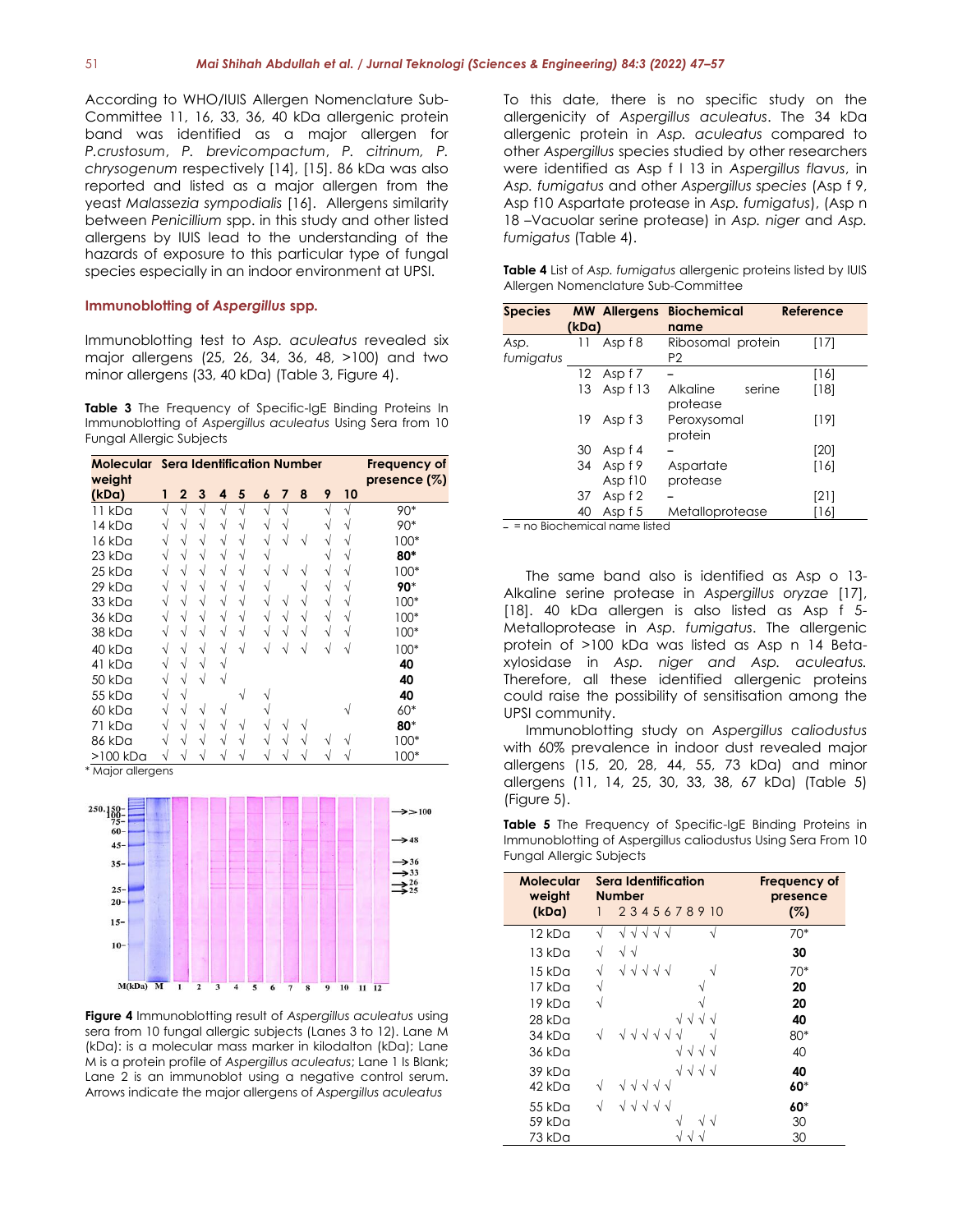

**Figure 5** Immunoblotting result of *Aspergillus caliodustus*. Using sera from 10 fungal allergic subjects (Lanes 3 to 12). Lane M (kDa): is a molecular mass marker in kilo Dalton (kDa); Lane M is a protein profile of *Aspergillus caliodustus*; Lane 1 is blank; Lane 2 is an immunoblot using a negative control serum. Arrows indicate the major allergens of *Aspergillus caliodustus*

11 kDa allergenic protein was reported as Asp f 8 Ribosomal protein P2 in *Asp. fumigatus* [19]. Both 20 and 44 kDa allergenic proteins from *Asp. caliodustus* and unidentified *Aspergillus* sp. in this study were also listed as Asp f 34-PhiA cell wall protein and Asp f 23 L 3 ribosomal protein respectively in *Asp. fumigatus*. While 30 kDa allergenic protein was identified as Asp f 4 in *Asp. fumigatus*. Allergen Nomenclature Sub-Committee also listed 67 kDa which was detected within the range of allergens 66-100 kDa in *Asp. fumigatus* as Asp n 25- 3-phytase B [19].

Hence, the similarity between identified airborne dust fungal allergenic proteins in this study and other allergens from *Aspergillus* spp. which are listed by Allergen Nomenclature Sub-Committee. Other major and minor allergenic proteins detected in this study that are not listed by Allergen Nomenclature Sub-Committee should not be taken lightly as they may be hazardous as well.

In this study immunoblotting of unidentified *Aspergillus* which was prevalent at 76% in indoor dust revealed major allergenic protein bands (12, 15, 34, 42, and 55 kDa); and minor allergenic protein (13, 17, 19, 28, 36, 39, 59, and 73 kDa) (Table 6) (Figure 6).

**Table 6** The frequency of specific-ige binding proteins in immunoblotting of *Aspergillus* sp. Using sera from 10 fungal allergic subjects

| Molecular     |    |              |   |   |   |   |   |   |   |    | Sera Identification Number Frequency of |
|---------------|----|--------------|---|---|---|---|---|---|---|----|-----------------------------------------|
| weight (kDa)  | 1  | $\mathbf{2}$ | 3 | 4 | 5 | 6 | 7 | 8 | 9 | 10 | presence $(%)$                          |
| 11kDa         | N  |              |   | N |   | N |   |   |   |    | 60*                                     |
| 12kDa         |    |              |   | V |   |   |   |   |   |    | 60*                                     |
| 13kDa         | V  |              |   |   |   |   |   |   |   |    | 30                                      |
| 17kDa         |    |              | ٦ | V | N |   |   |   |   |    | 30                                      |
| 19 kDa        |    |              |   |   |   | V | N |   | N |    | 50*                                     |
| 23kDa         |    |              |   |   |   | ٦ |   |   |   |    | 70*                                     |
| 25kDa         | V  |              |   |   |   | N |   |   |   |    | 70*                                     |
| 26kDa         | ٦l |              |   |   |   |   |   |   |   |    | 30                                      |
| <b>30 kDa</b> |    |              |   |   |   | N |   |   |   |    | 70*                                     |
| 34kDa         | V  |              | N |   |   |   |   |   |   |    | 40                                      |
| 37 kDa        | V  |              | V | V |   | N |   |   |   |    | 60*                                     |
| 41 kDa        | V  |              |   | V |   |   |   |   |   |    | 60*                                     |
| 45kDa         | V  |              |   |   |   |   |   |   |   |    | 60*                                     |
| 68kDa         |    |              |   |   |   |   |   |   |   |    | 40                                      |

\*Major allergens



**Figure 6** Immunoblotting result of *Aspergillus* sp.Using sera from 10 fungal allergic subjects (Lanes 3 to 12). Lane M (kDa): is a molecular mass marker in kilodalton (kDa); Lane M is a protein profile of *Aspergillus* sp*.*; Lane 1 is blank; Lane 2 is an immunoblot using a negative control serum. Arrows indicate the major allergens of *Aspergillus* sp.

12 kDa is also listed as a major allergen from *Asp. fumigatus* (Asp f 7) [20]. 13 kDa is also listed as Asp f 28 Thioredoxin, Asp f 29 Thioredoxin respectively in *Asp. fumigatus* and 19 kDa are also listed as Asp f 3 Peroxysomal proteins in *Asp. fumigatus* [21].

Immunoblotting study of *Asp. fumigatus* with 82% prevalence from indoor dust revealed major allergenic proteins (11, 12, 19, 23, 25, 30, 37, 41, and 45 kDa) and minor allergenic proteins (13, 17, 26, 34, and 68) (Table 7) (Figure 7).

|                          |  |  | <b>Table 7</b> The Frequency of Specific-IgE Binding Proteins in |  |  |
|--------------------------|--|--|------------------------------------------------------------------|--|--|
|                          |  |  | Immunoblotting of Aspergillus fumigatus Using Sera from 10       |  |  |
| Fungal Allergic Subjects |  |  |                                                                  |  |  |

| Molecular |   | <b>Sera Identification Number</b> |     |                | Frequency of |              |   |   |    |          |
|-----------|---|-----------------------------------|-----|----------------|--------------|--------------|---|---|----|----------|
| weight    |   |                                   | 2 3 | $\overline{4}$ | $5\quad6$    | 7            | 8 | 9 | 10 | presence |
| (kDa)     |   |                                   |     |                |              |              |   |   |    | (%)      |
| 12 kDa    | À |                                   |     |                |              |              |   |   |    | $70*$    |
| $13$ kDa  | V |                                   |     |                |              |              |   |   |    | 30       |
| $15$ kDa  | V |                                   |     |                |              |              |   |   |    | $70*$    |
| 17kDa     | V |                                   |     |                |              |              |   |   |    | 20       |
| 19 kDa    | V |                                   |     |                |              |              |   |   |    | 20       |
| 28 kDa    |   |                                   |     |                |              |              | N |   |    | 40       |
| $34$ kDa  | V |                                   |     |                |              |              |   |   |    | 80*      |
| 36 kDa    |   |                                   |     |                |              | N            | V | V |    | 40       |
| 39 kDa    |   |                                   |     |                |              | N            |   |   |    | 40       |
| 42 kDa    |   |                                   |     |                | N            |              |   |   |    | 60*      |
| 55 kDa    | V |                                   |     |                |              |              |   |   |    | 60*      |
| 59 kDa    |   |                                   |     |                |              | $\mathbf{v}$ |   |   |    | 30       |
| 73 kDa    |   |                                   |     |                |              |              |   |   |    | 30       |

\*Major allergens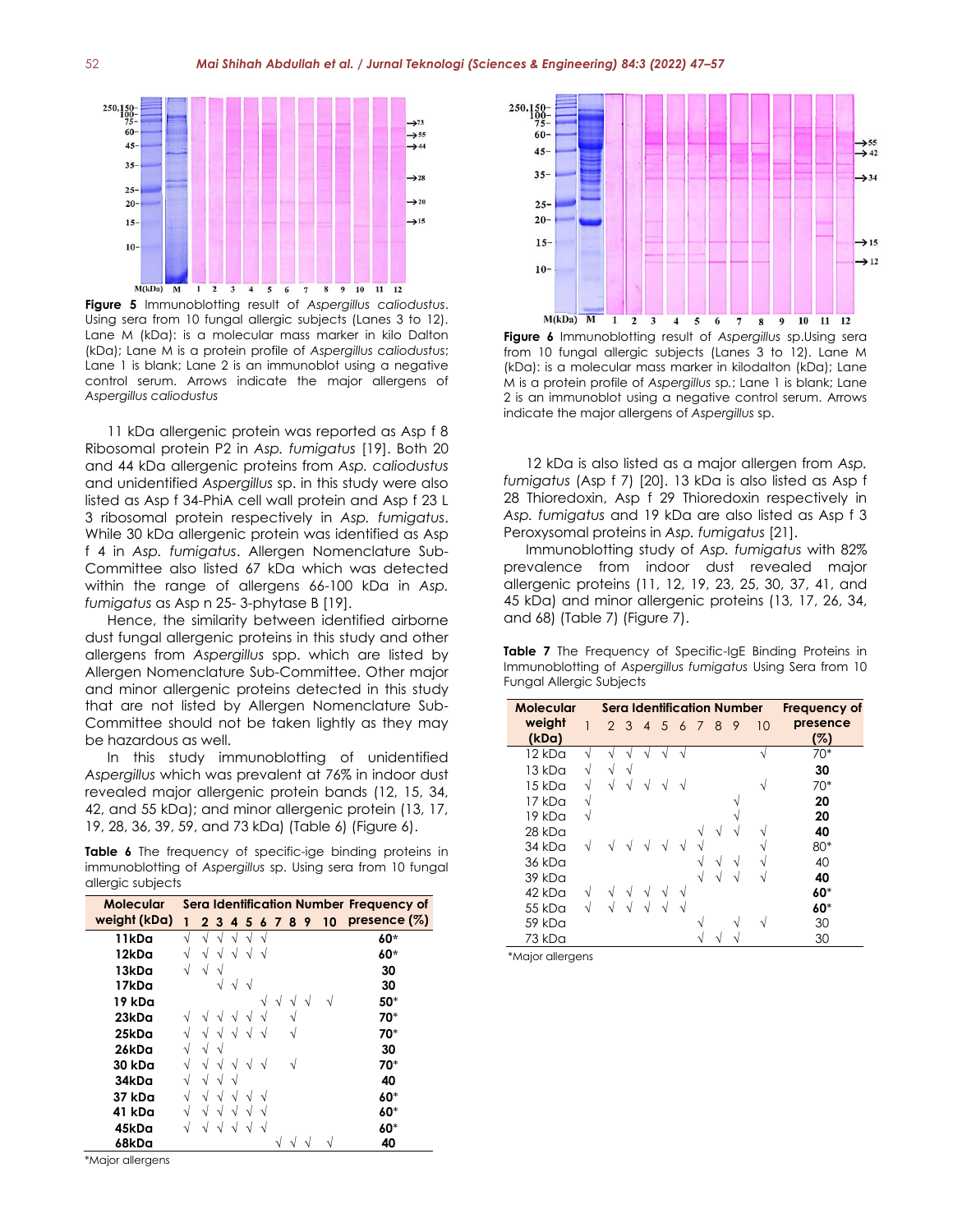

**Figure 7** Immunoblotting Results of *Aspergillus fumigatus.*Using Sera from 10 fungal allergic subjects (Lanes 3 to 12). Lane M (kDa): Is a molecular mass marker in kilo Dalton (kDa); Lane M is a protein profile of *Aspergillus fumigatus*; Lane 1 Is Blank; Lane 2 is an immunoblot using a negative control serum. Arrows indicate the major allergens of *Aspergillus fumigatus*

Allergenic proteins with molecular weights of 11, 12, 19, 13, and 34 kDa were also listed by Allergen Nomenclature Sub-Committee as fungal allergens (Table 4). The allergenic protein of 17 kDa in this study was also reported as a major allergenic protein in *Aspergillus fumigatus* [22].

#### **Immunoblotting of** *Syncephalastrum sp.*

In this study, *Syncephalastrum sp* was isolated from indoor dust with a 66% prevalence. Immunoblotting of this species revealed the major allergenic proteins (20, 25, 30, 33, 35, 41, 44, 49, and 73 kDa) and minor allergens (28, 55, 60, and 83 kDa) (Table 8, Figure 8).

**Table 8** The Frequency of Specific-IgE Binding Proteins in Immunoblotting of *Syncephalastrum* sp. Using Sera from 10 Fungal Allergic Subjects

|         |  |  |  |  |                      | Molecular Sera Identification NumberFrequency of |
|---------|--|--|--|--|----------------------|--------------------------------------------------|
| weights |  |  |  |  | 1 2 3 4 5 6 7 8 9 10 | presence                                         |
| (kDa)   |  |  |  |  |                      | (%)                                              |
| 20 kDa  |  |  |  |  |                      | 100*                                             |
| 25 kDa  |  |  |  |  |                      | 80*                                              |
| 28 kDa  |  |  |  |  |                      | 30                                               |
| 30 kDa  |  |  |  |  |                      | 70*                                              |
| 33 kDa  |  |  |  |  | N                    | 90*                                              |
| 35 kDa  |  |  |  |  | ٦                    | 90*                                              |
| 41 kDa  |  |  |  |  | N                    | 70*                                              |
| 44 kDa  |  |  |  |  | À                    | 70*                                              |
| 49 kDa  |  |  |  |  |                      | 50*                                              |
| 55 kDa  |  |  |  |  |                      | 40                                               |
| 60 kDa  |  |  |  |  |                      | 40                                               |
| 73 kDa  |  |  |  |  |                      | 60*                                              |
| 83 kDa  |  |  |  |  |                      | 40                                               |

\*Major allergens



**Figure 8** Immunoblotting result of *Syncephalastrum* sp. using sera from 10 fungal allergic subjects (lanes 3 to 12). Lane M (kDa): is a molecular mass marker in kilodalton (kDa); Lane M is a protein profile of *Syncephalastrum* sp.; Lane 1 is Blank; Lane 2 is an immunoblot using a negative control serum. Arrows indicate the major allergens of *Syncephalastrum* sp.

Most commonly, *Syncephalastrum* is identified as a contaminant. But it is very rarely associated with human disease. Only a single species is included in the genus *Syncephalastrum* i.e. *Syncephalastrum racemosum*. In terms of sensitisation, allergenicity or pathogenicity, it is considered to be a very rare causative agent of human zygomycosis. So far, it has also been isolated in cases of otomycosis as well as a cutaneous infection [23].

#### **Immunoblotting of** *Fusarium sp.*

Species of *Fusarium* causes superficial, locally harmful and diffuse disease in humans. Although *Fusarium verticillioides*, including *F. moniliforme* and *F. fujikuroi* species complex [24] are opportunistic pathogens, the species in the *F. solani* complex including the pathogenic species *F. solani*, *F. oxysporum*, *F. verticillioides*, and *F. proliferatum* infect the immunecompromised subjects.

In this study, immunoblotting of this species revealed the 11 and 58kDa as major and the 13, 25, 33, 36, 45, 71, and >100) kDa as the minor allergenic proteins (Table 9, Figure 9).

**Table 9** The Frequency of Specific-IgE Binding Proteins in Immunoblotting of Fusarium sp. Using Sera from 10 Fungal Allergic Subjects

|                 |                  |  |  |  |                      | <b>Molecular Sera Identification Number Frequency of</b> |
|-----------------|------------------|--|--|--|----------------------|----------------------------------------------------------|
| weight<br>(kDa) |                  |  |  |  | 1 2 3 4 5 6 7 8 9 10 | presence $(\%)$                                          |
| 11 kDa          |                  |  |  |  |                      | 50*                                                      |
| 13 kDa          |                  |  |  |  |                      | 40                                                       |
| 25 kDa          |                  |  |  |  |                      | 10                                                       |
| 33 kDa          |                  |  |  |  |                      | 20                                                       |
| 36 kDa          | $\sqrt{\sqrt{}}$ |  |  |  |                      | 30                                                       |
| 45 kDa          |                  |  |  |  |                      | 40                                                       |
| 58 kDa          | $\sqrt{ }$       |  |  |  |                      | 60*                                                      |
| 71 kDa          |                  |  |  |  |                      | 30                                                       |
| >100 kDa        |                  |  |  |  |                      | 40                                                       |

\*Major allergens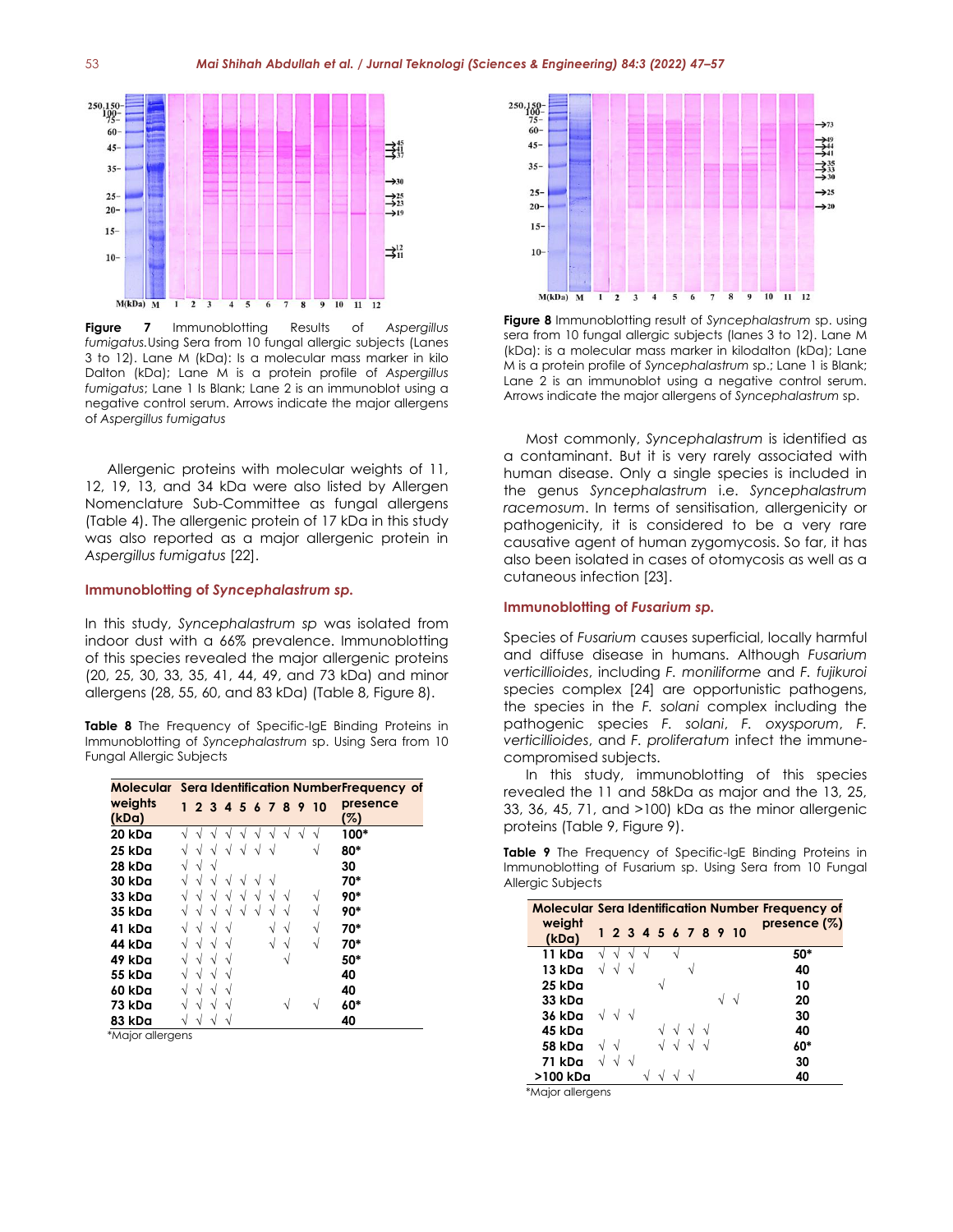

**Figure 9** Immunoblotting Result of *Fusarium* sp*.*using sera from 10 fungal-allergic subjects (Lanes 3 to 12). Lane M (kDa): Is a molecular mass marker in kilo Dalton (kDa); Lane M is a protein profile of *Fusarium* sp.; Lane 1 is blank; Lane 2 is an immunoblot using a negative control serum. Arrows indicate the major allergens of *Fusarium* sp.

11 kDa (a major allergenic protein) and 13 kDa (a minor allergenic protein) were listed as Fus c 1 Ribosomal protein P2 and Fus c 2 Thioredoxin respectively *in Fusarium culmorum*. While 36.5 kDa allergenic protein was also listed as Fus p 9 Vacuolar serine proteases in *Fusarium proliferatum* [25].

The specific allergens from many different mould species have been cloned as well as produced as recombinant IgE-reactive proteins. But, for some of these, the skin prick tests, as well as basophile histamine release assays, help to demonstrate the ability to induce certain immediate-type reactions. Generally, the recombinant allergens with certain similar characteristics as their natural counterparts are well suited for both *in vivo* as well as *in vitro* diagnosis.

So, the proper identification of the genuine sensitisation to a single mould species is mainly allowed by the application of species-specific allergens such as Mala s 1, Cop c 1, Asp f 1 or Alt a 1. Additionally, the recombinant mould allergens with known cross-reactivity are considered to be a much useful tool as marker allergens to identify the crosssensitisation. In this way, it is possible to improve the diagnosis of both specificities as well as the sensitivity of diagnosis [26], [27].

The frequency of major allergenic proteins 11 kDa was 50 %, while 33, 36, >100 kDa were 60%, and 25 kDa was 80% in all the ten sera from fungi sensitised subjects (Table 10).

**Table 10** Summary of All Major Allergens for the Ten Fungal Species and Their Frequency

| M.W   |   | <b>Fungi species</b> |   |   |   |   |   |   |   |                                          |       |  |  |  |  |  |
|-------|---|----------------------|---|---|---|---|---|---|---|------------------------------------------|-------|--|--|--|--|--|
| (kDa) |   |                      |   |   |   |   |   |   |   | sp1 sp2 sp3 sp4 sp5 sp6 sp7 sp8 sp9 sp10 | $*$ % |  |  |  |  |  |
| 11    | V |                      |   |   | N |   |   | N |   | N                                        | $50*$ |  |  |  |  |  |
| 25    | V | N                    | N |   | V | N |   | V | V | N                                        | 80*   |  |  |  |  |  |
| 33    |   | V                    |   | V | V | N |   |   | V | V                                        | 60*   |  |  |  |  |  |
| 36    | N | N                    | V | V |   |   | N |   | V | V                                        | 60*   |  |  |  |  |  |
| >100  | N | N                    | V | N |   |   |   |   | V | N                                        | $60*$ |  |  |  |  |  |

*Fusarium* sp. and *Penicillium canescens* showed the highest frequency for all major allergenic proteins 100%. *Fusarium* sp. and *Penicillium canescens*  prevalence is 82% and 88% respectively within the three buildings that led to an increase in the hazards of potent allergenicity of these species.

In summary, all the major fungal allergenic proteins revealed in this study are also documented by IUIS in its official website as major allergens. 11 kDa reported as major allergenic protein from *Alternaria, Cladosporium, Penicillium, and Aspergillus* species. 25 and 33 kDa, both are reported as major allergenic proteins from various *Penicillium* spp. Meanwhile, both 36 and **>**100 is reported as major allergenic proteins for *Cladosporium* and *Aspergillus*  respectively (Table 11).

|  |                             |  | <b>Table 11</b> Summary of All Major Allergens for the Ten Fungal |  |  |  |
|--|-----------------------------|--|-------------------------------------------------------------------|--|--|--|
|  | Species and Their Frequency |  |                                                                   |  |  |  |

| <b>MW</b><br>kDa | Route<br>of<br>allergen<br>exposure | <b>Biochemic</b><br>al name                | Allergen               | <b>Species</b>                      |
|------------------|-------------------------------------|--------------------------------------------|------------------------|-------------------------------------|
| 11<br>kDa        | Airway                              | Acidic<br>ribosomal                        | Asp f 8                | Asp.<br>fumigatus                   |
|                  |                                     | prot. P1<br>Cl <sub>G</sub> h <sub>5</sub> |                        | Cladosporium<br>herbarum            |
|                  |                                     |                                            | Fus c 1                | Fusarium<br>culmorum                |
|                  |                                     |                                            | Pen b 26               | Penicillium<br>brevicompac<br>tum   |
|                  |                                     |                                            | Alt $a5$               | Alternaria<br>alternata             |
|                  |                                     |                                            | Pen<br><b>cr</b><br>26 | Penicillium<br>crustosum            |
| 25<br>kDa        | Airway                              | Elongation<br>factor<br>1<br>beta          | Pen c 24               | Penicillium<br>citrinum             |
| 33<br>kDa        | Airway                              | Alkaline<br>serine<br>protease             | Pen b 13               | Penicillium<br>brevicompac<br>tum   |
|                  |                                     |                                            | Pen $c13$              | Penicillium<br>citrinum             |
| 36<br>kDa        | Airway                              | Vacuolar<br>serine<br>protease             | Cla c 9                | Cladosporium<br>cladosporioid<br>es |
| >100<br>kDa      | Airway                              | Beta-<br>xylosidase                        | Asp n 14               | Aspergillus<br>niger                |

#### **Evaluation of Cross-Reactivity among Fungi Allergens**

The cross-reactivity was done in between two species most commonly prevalent, i.e. *Penicillium canescens*  and *Aspergillus fumigatus* using three selected sera and following specific methods. Using rabbit polyclonal antibodies against *Aspergillus fumigatus*, cross-reactivity with *Penicillium canescens* was analyzed by enzyme immune assay (EIA).

Due to the cross-reactivity, some of the allergenic bands were partial or completely disappeared to demonstrate inhibition. In this study, most of the IgEbinding protein of *Aspergillus fumigatus* cross-reacted with inhibitor extracts of *Penicillium canescens* at various molecular including the major allergenic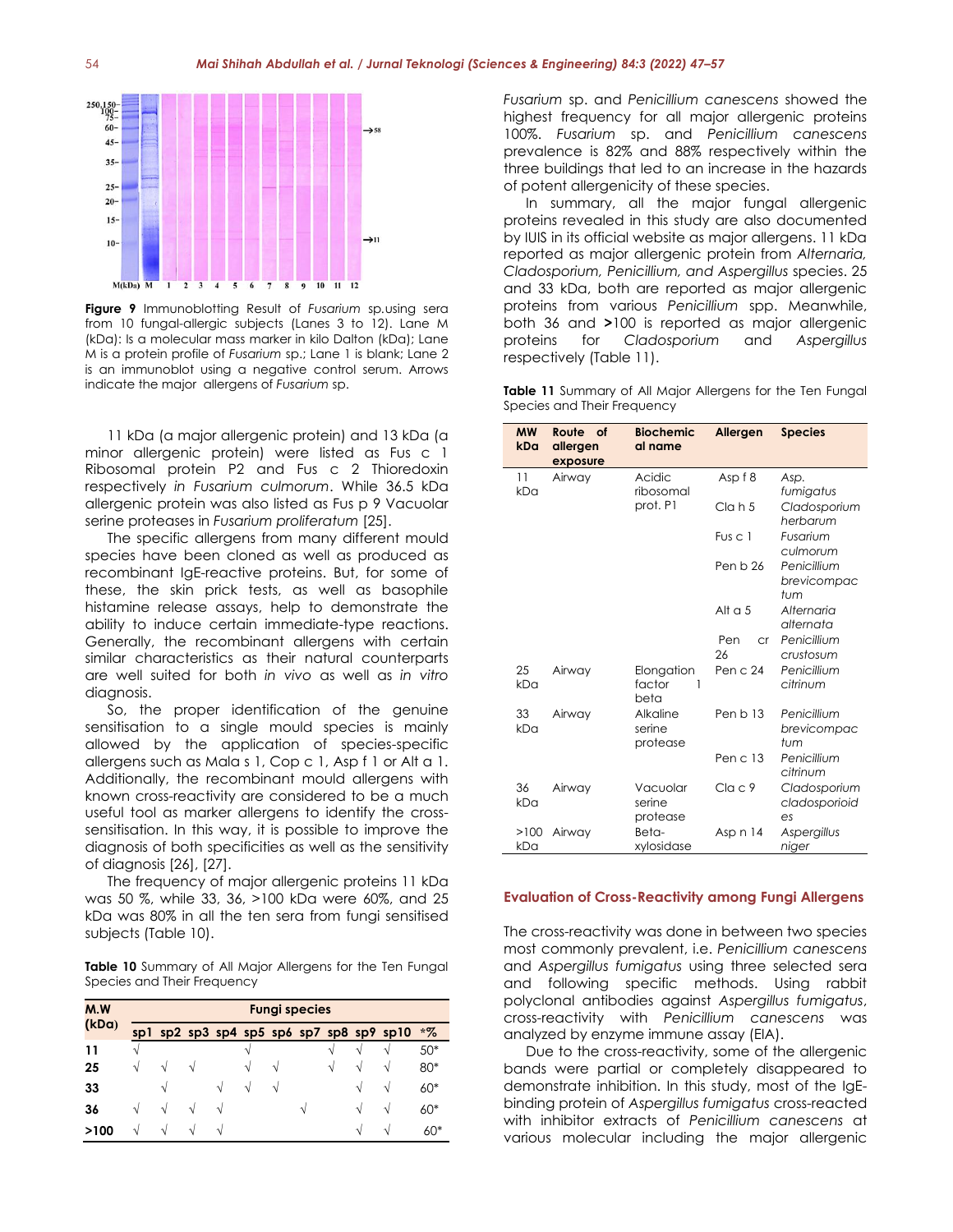proteins 12, 19, 23, 25, and 30 kDa with completely inhibited IgE reactivity of the patient's sera. Only some IgE-binding major proteins at 11, 37, 41, 45, and 68 kDa (a minor allergen) were not cross-reacted with the certain inhibitor extracts in some subjects. The inhibition percentage of *Aspergillus fumigatus*  against *Penicillium canescens* is 85.7% (Figure 9, Table 12). These results suggested that both fungi shared some antigenic components.



**Figure 9** *Aspergillus fumigatus* allergenic bands after inhibition by using three reabsorbed sera from patient allergic to *Penicillium canescens*, Line M (kDa) is the molecular weight marker in kilo Dalton (kDa). Line M is the protein profile bands. Lines A, is immunoblotting results. Line I, Is *Aspergillus fumigatus* immunoblotting inhibition strips

**Table 12** Immunoblotting inhibition analysis of *Aspergillus fumigatus*

| <b>Inhibitors</b> | <b>Penicillium canescens</b><br><b>Subjects</b> |                |   |      |     |      |             |  |  |
|-------------------|-------------------------------------------------|----------------|---|------|-----|------|-------------|--|--|
| <b>MW</b>         | 1                                               | $\overline{2}$ | 3 | с    | P   | N    | Inhibition% |  |  |
| (kDa)             |                                                 |                |   | %)   | (%) | 75)  |             |  |  |
| $11*$             | N                                               | С              | N | 33.3 |     | 66.3 | 33.3        |  |  |
| $12*$             | С                                               | C              | C | 100  |     |      | 100         |  |  |
| 13                | C                                               | C              | C | 100  |     |      | 100         |  |  |
| 17                | C                                               | C              | C | 100  |     |      | 100         |  |  |
| $19*$             | C                                               | C              | С | 100  |     |      | 100         |  |  |
| $23*$             | C                                               | C              | С | 100  |     |      | 100         |  |  |
| $25*$             | C                                               | C              | С | 100  |     |      | 100         |  |  |
| 26                | C                                               | C              | С | 100  |     |      | 100         |  |  |
| $30*$             | C                                               | C              | C | 100  |     |      | 100         |  |  |
| 34                | C                                               | C              | C | 100  |     |      | 100         |  |  |
| $37*$             | N                                               | C              | С | 66.6 |     | 33.3 | 66.6        |  |  |
| 41*               | C                                               | N              | C | 66.6 |     | 33.3 | 66.6        |  |  |
| 45*               | С                                               | N              | С | 66.6 |     | 33.3 | 66.6        |  |  |
| 68                | С                                               | С              | N | 66.6 |     | 33.3 | 66.6        |  |  |

 $C =$  Complete inhibition, P = Partial inhibition, N = No inhibition, % = frequency of inhibition \*= Major allergen

In comparison, most of IgE-binding protein of *Penicillium canescens* cross-reacted with inhibitor extracts of *Aspergillus fumigatus* at various molecular including the major allergenic proteins 14, 16, 23, 25, 36, 38, 40, 60, 86, <100 kDa, with totally inhibited IgE reactivity of the patient's sera. Only some IgE-binding proteins at 11, 29, 33, 71 kDa were not cross-reacted with the certain inhibitor extracts in some subjects. The inhibition percentage of *Penicillium canescens* is 92.1% (Figure 10, Table 13). These results confirmed that both fungi highly shared common antigenic components.



**Figure 10** *Penicillium canescens* allergenic bands after inhibition by using three reabsorbed sera from patients allergic to *Aspergillus fumigatus*, line M (kDa) is the molecular weight marker in kilo Dalton (kDa), line M is the protein profile bands, lines A, is immunoblotting results, the line I, is *Penicillium canescens* immunoblotting inhibition strips

<span id="page-8-0"></span>In this study, 86 kDa major allergenic protein from *Penicillium canescens* was cross-reacted by *A. fumigatus* extracts, and 86 kDa was reported and listed by IUIS as a major allergen from the yeast *Malassezia sympodialis* (skin fungus). The discovery could lead to new information in diagnosis and treatment as it is well known that the existence of cross-reactivity, particularly among different moulds, may have implications for the diagnosis and treatment [28]. In this study 68 kDa, the minor allergenic protein in A. *fumigatus* was not crossreacted against *Penicillium canescens* extracts but from *P. notatum,* 68 kDa demonstrated a 54% sequence homology with b-N-acetylglucosaminase from *C. albicans.* Likewise, 33kDa in *Penicillium canescens* was not cross-reacted in this study was demonstrated IgE cross-reactivity in *P. citrinum,*  against extracts of *P. notatum,* and *P. brevicompactum* [22]. They also reported and listed 19 kDa and 30 kDa as fungal allergenic proteins with cross-reactivity in *Aspergillus fumigatus*. 19 kDa (Asp f 3) from *A. fumigatus* was reported to share common IgE epitopes with two peroxisomal membrane proteins (PMPA and PMPB) of *C. boidinii* (yeast species). Recent investigations using highly pure recombinant allergens demonstrate that crossreactivity between homologous fungal proteins can play a decisive role in the exacerbation of allergic complications related to fungal sensitisation [28] and risk assessment [29].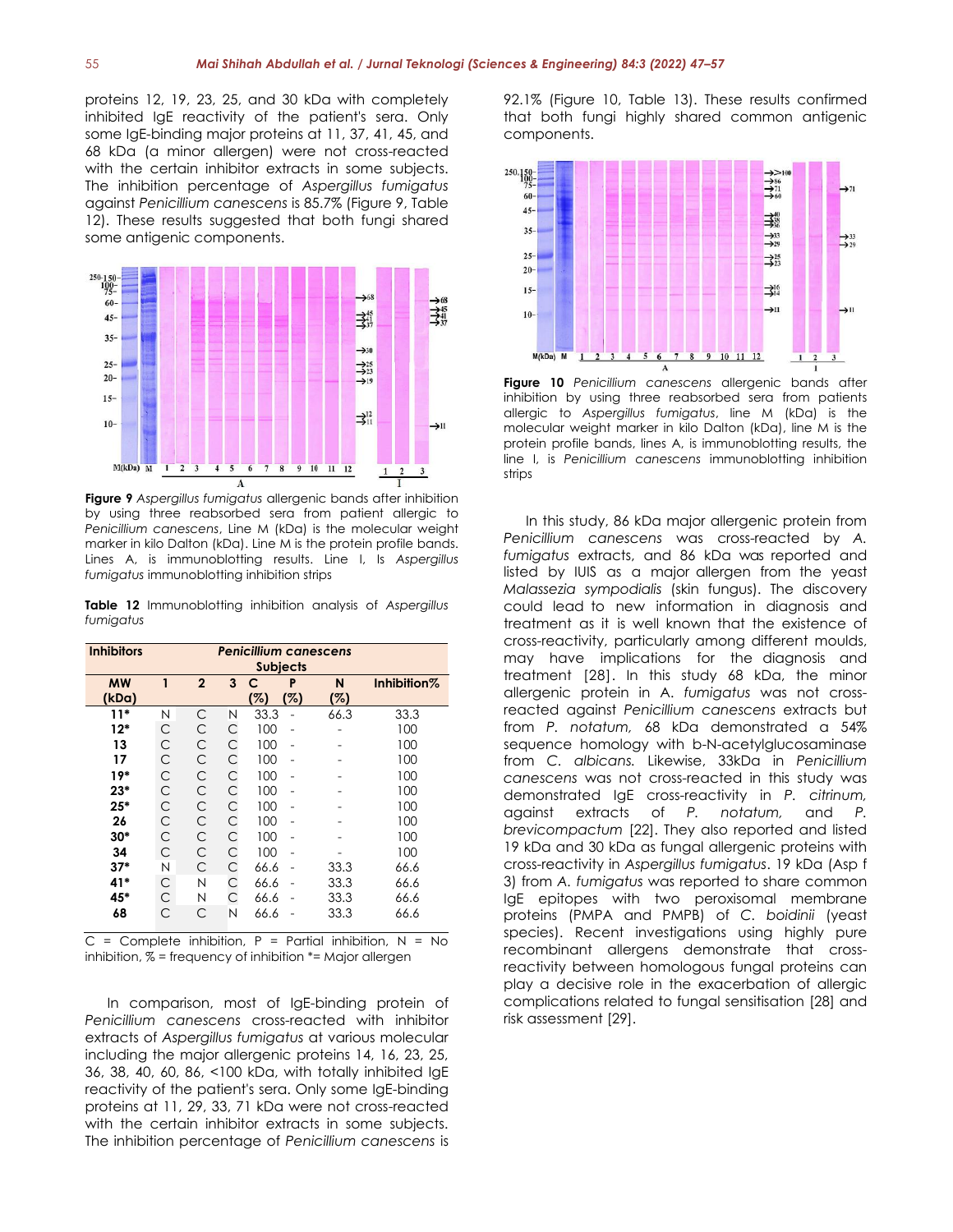**Table 13** Immunoblotting inhibition analysis of *Penicillium canescens*

| <b>Inhibitor</b> |              | <b>Aspergillus fumigatus</b><br>Subject |    | <b>Inhibition</b><br>(%) |          |          |              |
|------------------|--------------|-----------------------------------------|----|--------------------------|----------|----------|--------------|
| MW<br>(kDa)      | 1            | $\overline{2}$                          | 3  | C<br>(%)                 | P<br>(%) | N<br>(%) | Total<br>(%) |
| $11*$            | С            | Ν                                       | C  | 33                       |          | 33       | 66           |
| $14*$            | C            | C                                       | С  | 100                      |          |          | 100          |
| $16*$            | $\mathsf{C}$ | С                                       | C  | 100                      |          |          | 100          |
| $23*$            | C            | C                                       | C  | 100                      |          |          | 100          |
| $25*$            | Ċ            | Ċ                                       | C  | 100                      |          |          | 100          |
| $29*$            | P            | C                                       | N  | 33                       | 33       | 33       | 66           |
| $33*$            | P            | N                                       | C  | 33                       | 33       | 33       | 66           |
| $36*$            | С            | C                                       | С  | 100                      |          |          | 100          |
| 38*              | C            | C                                       | C  | 100                      |          |          | 100          |
| 40*              | C            | C                                       | C  | 100                      |          |          | 100          |
| 41               | $\mathsf{C}$ | C                                       | C  | 100                      |          |          | 100          |
| 50               | $\mathsf{C}$ | $\mathsf{C}$                            | C  | 100                      |          |          | 100          |
| 55               | $\mathsf{C}$ | C                                       | C  | 100                      |          |          | 100          |
| 60*              | $\mathsf{C}$ | C                                       | C  | 100                      |          |          | 100          |
| $71*$            | $\mathsf{C}$ | N                                       | C  | 66                       |          | 33       | 66           |
| 86*              | C            | C                                       | C  | 100                      |          |          | 100          |
| $>100*$          | C            | C                                       | C  | 100                      |          |          | 100          |
| Inhibition<br>%  | 100          | 82                                      | 94 |                          |          |          | 92           |

 $C =$  Complete inhibition,  $P =$  Partial inhibition,  $N =$  No inhibition, % = frequency of inhibition \*= Major allergen

# **4.0 CONCLUSION**

In summary, both most communal prevalent fungi i.e. *Penicillium canescens* and *Aspergillus fumigatus* are highly shared mutual antigenic components but with different allergenic components. In allergy management, both allergens should be included in the panel to ensure individuals are precisely diagnosed as both are hazardous and evident to elicit allergy among communities at UPSI.

### **References**

- [1] Sharma, R., Gaur, S. N., Singh, V. P., & Singh, A. B. 2012. Association between Indoor Fungi in Delhi Homes and Sensitization in Children with Respiratory Allergy. *Medical Mycology*. 50(3): 281-290. https://doi.org/10.3109/13693786.2011.606850.
- [2] Fukutomi, Y., & Taniguchi, M. 2015. Sensitization to Fungal Allergens: Resolved and Unresolved Issues. *Allergology International*. 64(4): 321-331. https://doi.org/10.1016/j.alit.2015.05.007.
- [3] Wiszniewska, M., Walusiak-Skorupa, J., Pannenko, I., Draniak, M., & Palczynski, C. 2009. Occupational Exposure and Sensitization to Fungi among Museum Workers. *Occupational Medicine*. 59(4): 237-242. https://doi.org/10.1093/occmed/kqp043.
- [4] Kim, H.-K., Lund, S., Baum, R., Rosenthal, P., Khorram, N., & Doherty, T. A. 2014. Innate Type 2 Response to Alternaria Extract Enhances Ryegrass-induced Lung Inflammation. *International Archives of Allergy and Immunology*. 163(2): 92-105. https://doi.org/10.1159/000356341.
- [5] Gabriel, M., Martínezb, J., & Postigoc, I. 2016. Fungal Allergens: Recent Trends and Future Prospects. https://ubibliorum.ubi.pt/bitstream/10400.6/4195/1/TESE%2 0MARTA%20GABRIEL\_FEV2016.pdf.
- [6] Velayuthan, R. D., Samudi, C., Singh, H. K. L., Ng, K. P., Shankar, E. M., & Denning, D. W. 2018. Estimation of the

Burden of Serious Human Fungal Infections in Malaysia. *Journal of Fungi*. 4(1): 1-8.

- https://doi.org/10.3390/jof4010038.
- [7] Prezant, B., Weekes, D. M., & Miller, J. D. (Eds.). 2008. Recognition, Evaluation, and Control lf Indoor Mold. *Aiha.* https://doi.org/10.1080/15459624.2012.666138.
- [8] Abdullah, M. S., & Kttafah, G. H. Identification of the Most Common Dust Fungi at Universiti Pendidikan Sultan Idris, Malaysia. *Eurasian Journal of Chemistry*. 14(3): 1-8. https://scholar.google.com.my/citations?view\_op=view\_c itation&hl=en&user=XtWX3x0AAAAJ&cstart=20&pagesize= 80&citation\_for\_view=XtWX3x0AAAAJ:Y0pCki6q\_DkC.
- [9] Rath, P. M. 2001. Phenotypic and Genotypic Characterization of Reference Strains of the Genus Aspergillus*. Mycoses.* 44(3-4): 65-72 https://doi.org/10.1046/j.1439-0507.2001.00620.x.
- [10] Leila, S., Azar, S., Alireza, K., Mansour, B., & Amir, B. 2010. Determining Protein Patterns for Three Fungus Species *Aspergillus fumigatus, Asp. flavus* and *Asp. niger*, Obtained from the Outdoor Air in Iran. *Glo Vet*. 4(2): 130-4. http://www.idosi.org/gv/gv4(2)10/6.pdf.
- [11] Mbatchou, B. H. N., Noah, D. M., Motto, M. N., Njankaoul, Y. M. & Njock, R. 2016. Sensitization to Common Aeroallergens in a Population of Young Adults in a sub-Saharan Africa Setting: a Cross-sectional<br>Study. Allergy Asthma Clin Immunol. 12: 1 Study. *Allergy Asthma Clin Immunol*. 12: 1 DOI 10.1186/s13223-015-0107-8. https://link.springer.com/content/pdf/10.1186/s13223-015- 0107-8.pdf.
- [12] Twaroch, T. E., Curin, M., Sterflinger, K., Focke-Teikl, M., Swoboda, I., Valenta R. 2016. Specific Antibodies for the Detection of Alternaria Allergens and the Identification of Cross-reactive Antigens in Other Fungi. *Int Arch Allergy Immunol*. 170(4): 269-278. Doi: 10.1159/000449415. Epub 2016 Oct 26. https://pubmed.ncbi.nlm.nih.gov/27780168/.
- [13] Rosmilah, M., Shahnaz, M., Zailatul, H. M. Y., Noormalin, A., & Normilah, I. 2012. Identification of Tropomyosin and Arginine Kinase as Major Allergens of *Portunus pelagicus* (blue swimming crab). *Tropical Biomedicine*. 29(3): 467- 478.

https://citeseerx.ist.psu.edu/viewdoc/download?doi=10.1. 1.677.898&rep=rep1&type=pdf.

- [14] Sevinc, M. S., Kumar, V., Abebe, M., Lemieux, M., & Vijay, H. M. 2014. Isolation, Expression and Characterization of a Minor Allergen from *Penicillium crustosum*. *Medical Mycology*. 52(1): 81-89 https://doi.org/10.3109/13693786.2013.813086.
- [15] Shen, H. Der, Lin, W. L., Tam, M. F., Wang, S. R., Tsai, J. J., Chou, H., & Han, S. H. 1998. Alkaline Serine Proteinase: A Major Allergen of *Aspergillus oryzae* and Its Cross-reactivity with *Penicillium citrinum*. *International Archives of Allergy and Immunology.* 116(1): 29-35. https://doi.org/10.1159/000023921.
- [16] Andersson, A., Rasool, O., Schmidt, M., Kodzius, R., Flückiger, S., Zargari, A., ... & Scheynius, A. 2004. Cloning, Expression and Characterization of Two New IgE‐binding Proteins from the Yeast *Malassezia sympodialis* with Sequence Similarities to Heat Shock Proteins and Manganese Superoxide Dismutase. *European Journal of Biochemistry.* 271(10): 1885-1894. https://doi.org/10.1111/j.1432-1033.2004.04098.x.
- [17] Chou, H., Lai, H. Y., Tam, M. F., Chou, M. Y., Wang, S. R., Han, S. H., & Shen, H. D. 2002. cDNA Cloning, Biological and Immunological Characterization of the Alkaline Serine Protease Major Allergen from *Penicillium chrysogenum*. *International Archives of Allergy and Immunology.* 127(1): 15-26. https://doi.org/10.1159/000048165.
- [18] Crameri, R. 1998. Recombinant Aspergillus Fumigatus Allergens: from the Nucleotide Sequences to Clinical Applications. *International Archives of Allergy and Immunology.* 115(2): 99-114. https://doi.org/10.1159/000023889
- [19] Kurup, V. P., Shen, H. Der, & Vijay, H. 2002. Immunobiology of Fungal Allergens. *International Archives of Allergy and*